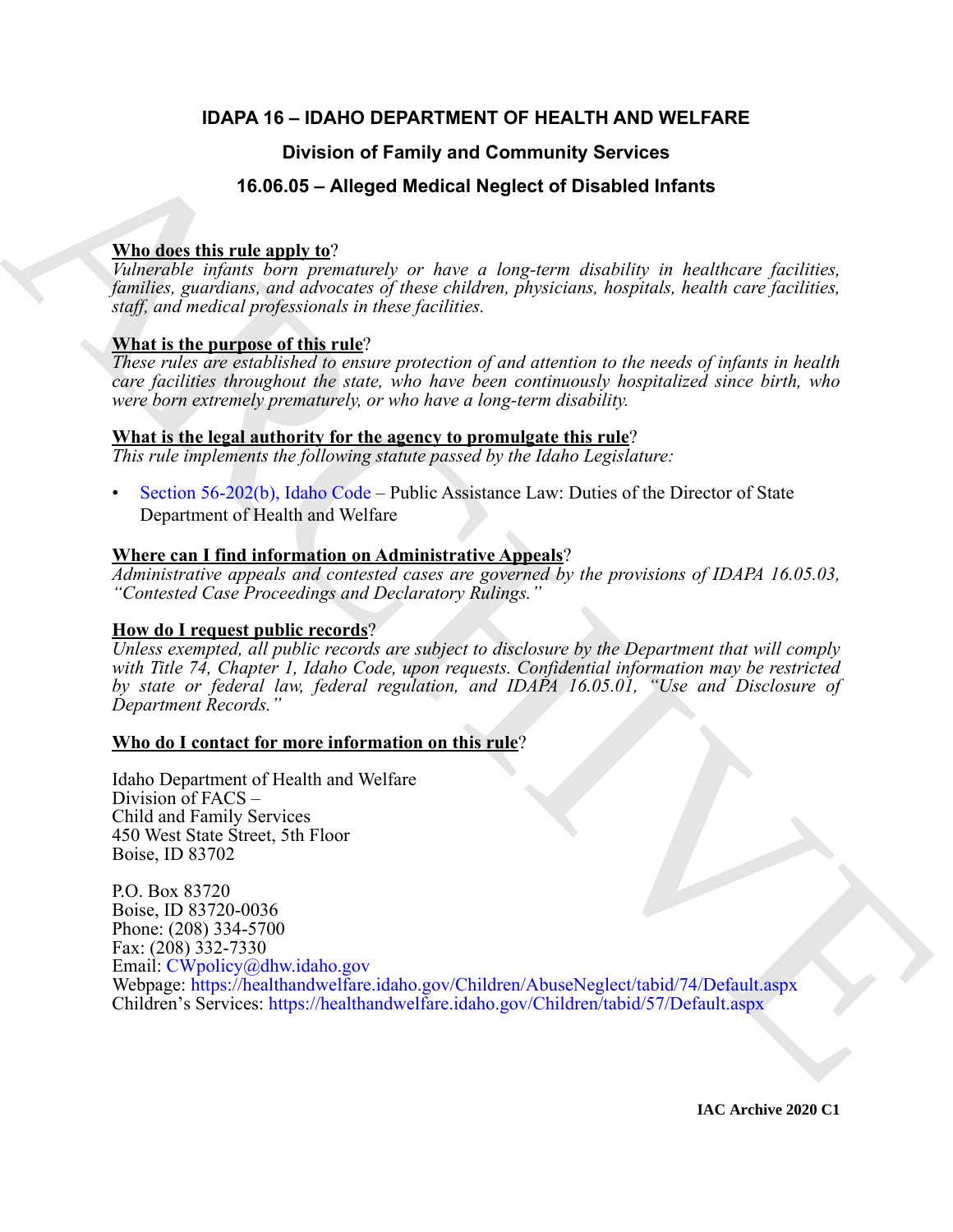# *Table of Contents*

## **16.06.05 – Alleged Medical Neglect of Disabled Infants**

| 16.06.05 - Alleged Medical Neglect of Disabled Infants |                                                                                                                                       |  |
|--------------------------------------------------------|---------------------------------------------------------------------------------------------------------------------------------------|--|
|                                                        |                                                                                                                                       |  |
|                                                        |                                                                                                                                       |  |
|                                                        |                                                                                                                                       |  |
|                                                        |                                                                                                                                       |  |
|                                                        |                                                                                                                                       |  |
|                                                        |                                                                                                                                       |  |
|                                                        | 020. Investigations Of Alleged Medical Neglect Or Withholding                                                                         |  |
|                                                        | Of Medically Indicated Treatment From Disabled Infants With                                                                           |  |
|                                                        |                                                                                                                                       |  |
|                                                        | 021. Review Of Alleged Medical Neglect Or Withholding Of Medically<br>Indicated Treatment From Disabled Infants With Life-Threatening |  |
|                                                        |                                                                                                                                       |  |
|                                                        |                                                                                                                                       |  |
|                                                        | 023. Responsibilities Of The Department Relevant To Infants With                                                                      |  |
|                                                        |                                                                                                                                       |  |
|                                                        |                                                                                                                                       |  |
|                                                        |                                                                                                                                       |  |
|                                                        |                                                                                                                                       |  |
|                                                        |                                                                                                                                       |  |
|                                                        |                                                                                                                                       |  |
|                                                        |                                                                                                                                       |  |
|                                                        |                                                                                                                                       |  |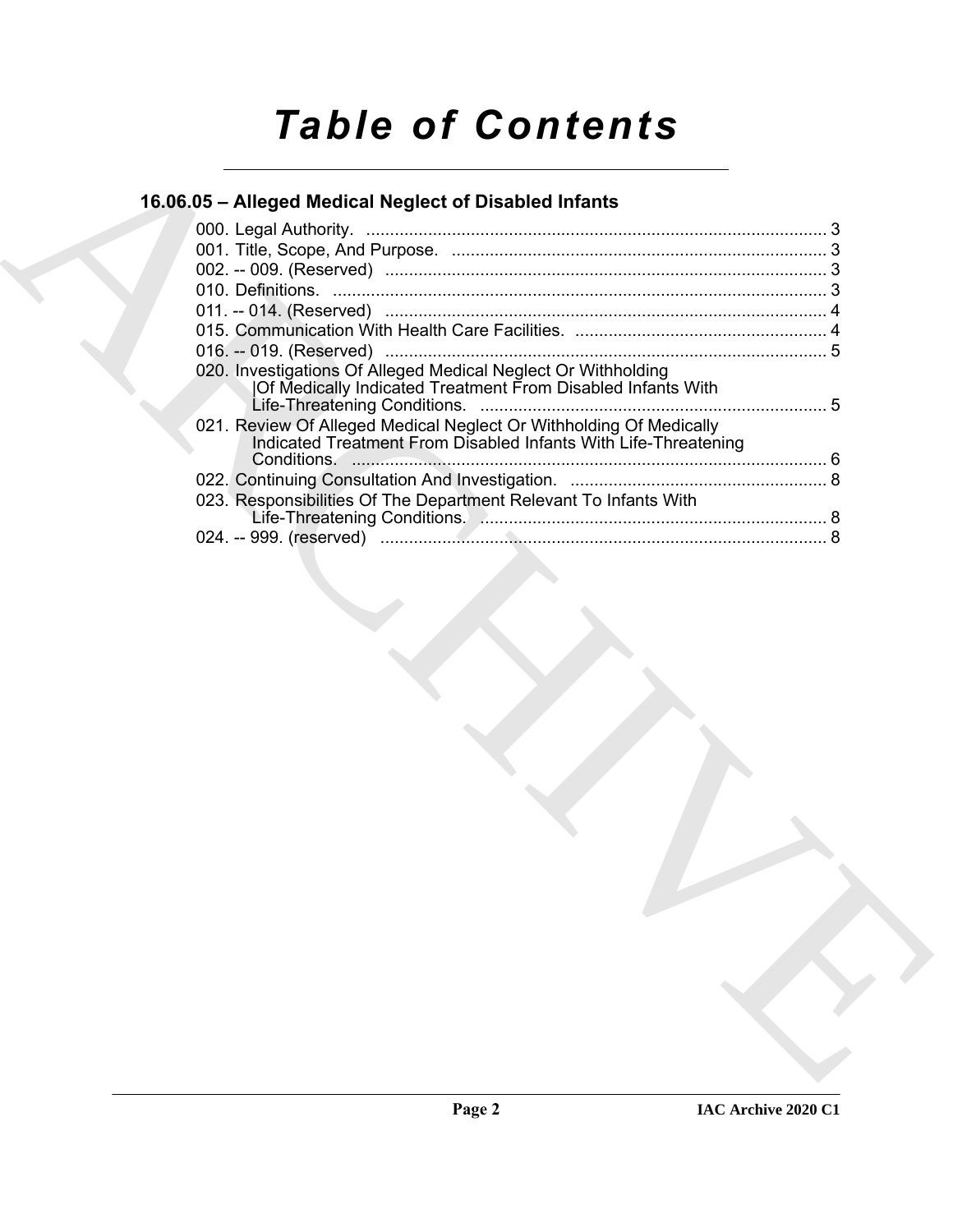#### **16.06.05 – ALLEGED MEDICAL NEGLECT OF DISABLED INFANTS**

#### <span id="page-2-14"></span><span id="page-2-1"></span><span id="page-2-0"></span>**000. LEGAL AUTHORITY.**

The legal authority for promulgation of these rules is in accordance with the following provisions: (12-26-90)

**01. Federal Authority**. Federal authority for promulgation of rules governing activities involving alleged medical neglect of disabled infants in health care settings is provided in 42 USC 5101 et seq., the federal "Child Abuse Prevention and Treatment Act." (3-20-20)

**02. State Authority**. State authority is provided in: (12-26-90)

The local method, in procedure the two-states in a method content with the divergenesian in the case of the content of the state of the state of the state of the state of the state of the state of the state of the state o **a.** Section 56-202(b), Idaho Code, which requires the Director to promulgate, adopt, and enforce such rules, regulations, and methods of administration as may be necessary and proper to carry out the provisions of the Public Assistance Law, Section 56-201 et seq., Idaho Code, including services for children in accordance with Section 56-204A, Idaho Code, except where such authority is granted to the Board; and (12-26-90)

**b.** Section 16-1623, Idaho Code, which empowers the Department to do all things reasonably necessary to carry out the purpose of the "Child Protective Act." (12-26-90)

#### <span id="page-2-2"></span>**001. TITLE, SCOPE, AND PURPOSE.**

**02. Scope**. These rules are established to ensure protection of, and attention to, the needs of infants in health care facilities throughout the state who have been continuously hospitalized since birth, who were born extremely prematurely, or who have a long-term disability. (12-26-90)

**03. Purpose**. The purpose of these rules is to ensure coordinated response to reports of alleged medical neglect of infants who are in health care facilities throughout the state and who have been continuously hospitalized since birth, who were born extremely prematurely, or who have a long-term disability. (3-20-20) since birth, who were born extremely prematurely, or who have a long-term disability.

#### <span id="page-2-3"></span>**002. -- 009. (RESERVED)**

#### <span id="page-2-5"></span><span id="page-2-4"></span>**010. DEFINITIONS.**

The following terms are used in this chapter as defined below: (12-26-90)

**01. Central Office**. The state-level administrative office of the Department of Health and Welfare located in Boise, Idaho.

<span id="page-2-7"></span><span id="page-2-6"></span>**02. Department**. The Idaho Department of Health and Welfare. (12-26-90)

<span id="page-2-9"></span><span id="page-2-8"></span>**03. Director**. The Director of the Idaho Department of Health and Welfare or their designee. (12-31-91)

**04. Family and Children's Services (FACS)**. Those programs and services directed to families and children, administered by the Department of Health and Welfare.

<span id="page-2-12"></span><span id="page-2-11"></span><span id="page-2-10"></span>**05.** Field Office. A Department of Health and Welfare service delivery site. (12-26-90)

**06. Infant**. An infant less than one (1) year of age or older than one (1) year of age but less than two (2) years of age who has been continuously hospitalized since birth, who was born extremely prematurely, or who has a<br>long-term disability. (12-26-90) long-term disability.

**Infant -- Extremely Premature**. An infant born before the twenty-seventh week or weighing less than one thousand  $(1,000)$  grams or having a crown-heel length that is less than forty-seven (47) centimeters or with occipito-frontal diameter less than eleven and one-half  $(11.5)$  centimeters.  $(12-31-91)$ occipito-frontal diameter less than eleven and one-half  $(11.5)$  centimeters.

<span id="page-2-13"></span>**08. Reasonable Medical Judgment**. A medical judgment that would be made by a reasonably prudent physician, knowledgeable about the case and the treatment possibilities with respect to the medical conditions involved. Such a judgment may not take into account the future extent of the infant's disability or social or economic factors related to the infant or family.

<span id="page-2-15"></span>**<sup>01.</sup> Title**. These rules are titled IDAPA 16.06.05, "Alleged Medical Neglect of Disabled Infants."  $(3-20-20)$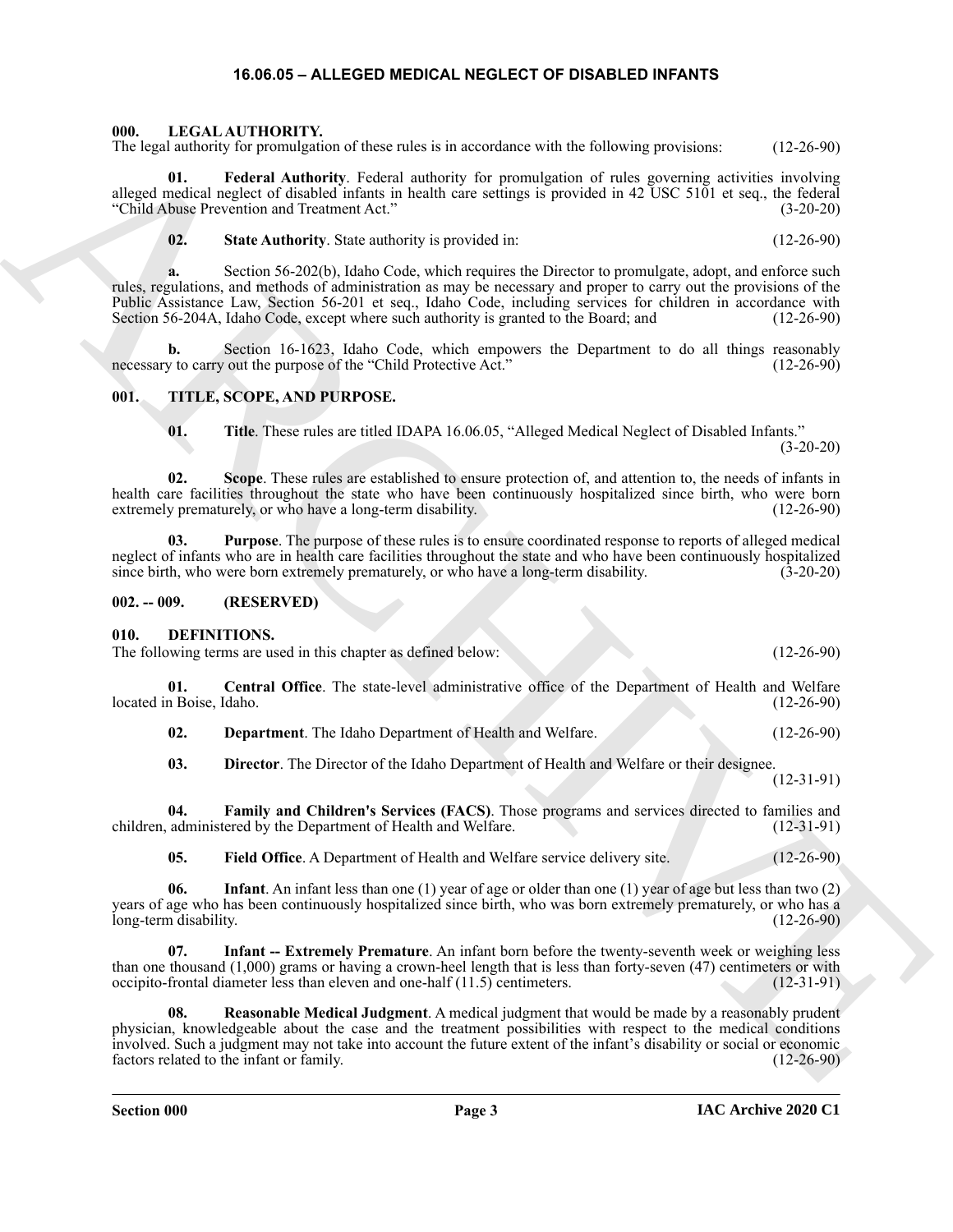#### <span id="page-3-7"></span><span id="page-3-6"></span>**10. Withholding of Medically Indicated Treatment**. (12-26-90)

#### <span id="page-3-0"></span>**011. -- 014. (RESERVED)**

#### <span id="page-3-5"></span><span id="page-3-4"></span><span id="page-3-3"></span><span id="page-3-2"></span><span id="page-3-1"></span>**015. COMMUNICATION WITH HEALTH CARE FACILITIES.**

|                               | <b>Department of Health and Welfare</b>                                                                                                                                                             |                                                                                                       | <b>Alleged Medical Neglect of Disabled Infants</b> |
|-------------------------------|-----------------------------------------------------------------------------------------------------------------------------------------------------------------------------------------------------|-------------------------------------------------------------------------------------------------------|----------------------------------------------------|
| 09.<br>Department's services. | areas of the state that comprises a geographically defined service area for the administration and delivery of the                                                                                  | Regional Office. An Idaho Department of Health and Welfare office located in one (1) of seven (7)     | $(12-26-90)$                                       |
| 10.                           | <b>Withholding of Medically Indicated Treatment.</b>                                                                                                                                                |                                                                                                       | $(12-26-90)$                                       |
| a.                            | appropriate nutrition, hydration and medication which, in the treating physician's reasonable medical judgment, will<br>most likely be effective in ameliorating or correcting all such conditions. | The failure to respond to the infant's life-threatening conditions by providing treatment, including  | $(12-26-90)$                                       |
| b.                            | hydration, or medication, to an infant when, in the treating physician's reasonable medical judgment, any of the<br>following circumstances apply:                                                  | The term does not include the failure to provide treatment, other than appropriate nutrition,         | $(12-26-90)$                                       |
| $\mathbf{i}$ .                | The infant is chronically and irreversibly comatose; or                                                                                                                                             |                                                                                                       | $(12-26-90)$                                       |
| survival of the infant; or    | ameliorating or correcting all of the infant's life-threatening conditions, or would otherwise be futile in terms of the                                                                            | The provision of such treatment would merely prolong dying, would not be effective in                 | $(12-26-90)$                                       |
| 111.                          | the treatment itself under such circumstances would be inhumane.                                                                                                                                    | The provision of such treatment would be virtually futile in terms of the survival of the infant, and | $(12-26-90)$                                       |
| $011. - 014.$                 | (RESERVED)                                                                                                                                                                                          |                                                                                                       |                                                    |
| 015.                          | <b>COMMUNICATION WITH HEALTH CARE FACILITIES.</b>                                                                                                                                                   |                                                                                                       |                                                    |
| 01.                           | an annual check by October 1st each year of health care facilities in their regions to obtain:                                                                                                      | Annual Check of Health Care Facilities. Regional FACS managers or their designees will make           | $(12-31-91)$                                       |
| a.                            |                                                                                                                                                                                                     | The name, address, and telephone number of the health care facility designated contact person; or     | $(12-26-90)$                                       |
| b.                            | number of the health care facility or hospital administrator.                                                                                                                                       | If no individual is appointed the designated contact person, the name, address, and telephone         | $(12-26-90)$                                       |
| 02.                           | maintain a complete list of the health care facility contact persons or administrators for their regions.                                                                                           | List of Contact Persons to Be Maintained. Regional FACS managers or their designees will              | $(12-31-91)$                                       |
| a.                            | working days of October 1st each year.                                                                                                                                                              | Copies of the list will be distributed to all field offices within the regions within fourteen (14)   | $(12-26-90)$                                       |
| $\mathbf{b}$ .                | At the same time, copies will be sent to the Department:                                                                                                                                            |                                                                                                       | $(12-31-91)$                                       |
| i.                            | Chief of the Bureau of Family Services;                                                                                                                                                             |                                                                                                       | $(12-31-91)$                                       |
| ii.                           | Chief of the Bureau of Maternal and Child Health; and                                                                                                                                               |                                                                                                       | $(12-31-91)$                                       |
| iii.                          | Chief of the Bureau of Developmental Disabilities.                                                                                                                                                  |                                                                                                       | $(12-31-91)$                                       |
| 03.                           | year, regional FACS managers or their designees will provide each health care facility, hospital contact person, or                                                                                 | Information to Be Provided to Facilities. Within fourteen (14) working days of October 1st each       | $(3-20-20)$                                        |
|                               | administrator in their regions a list that includes:                                                                                                                                                |                                                                                                       |                                                    |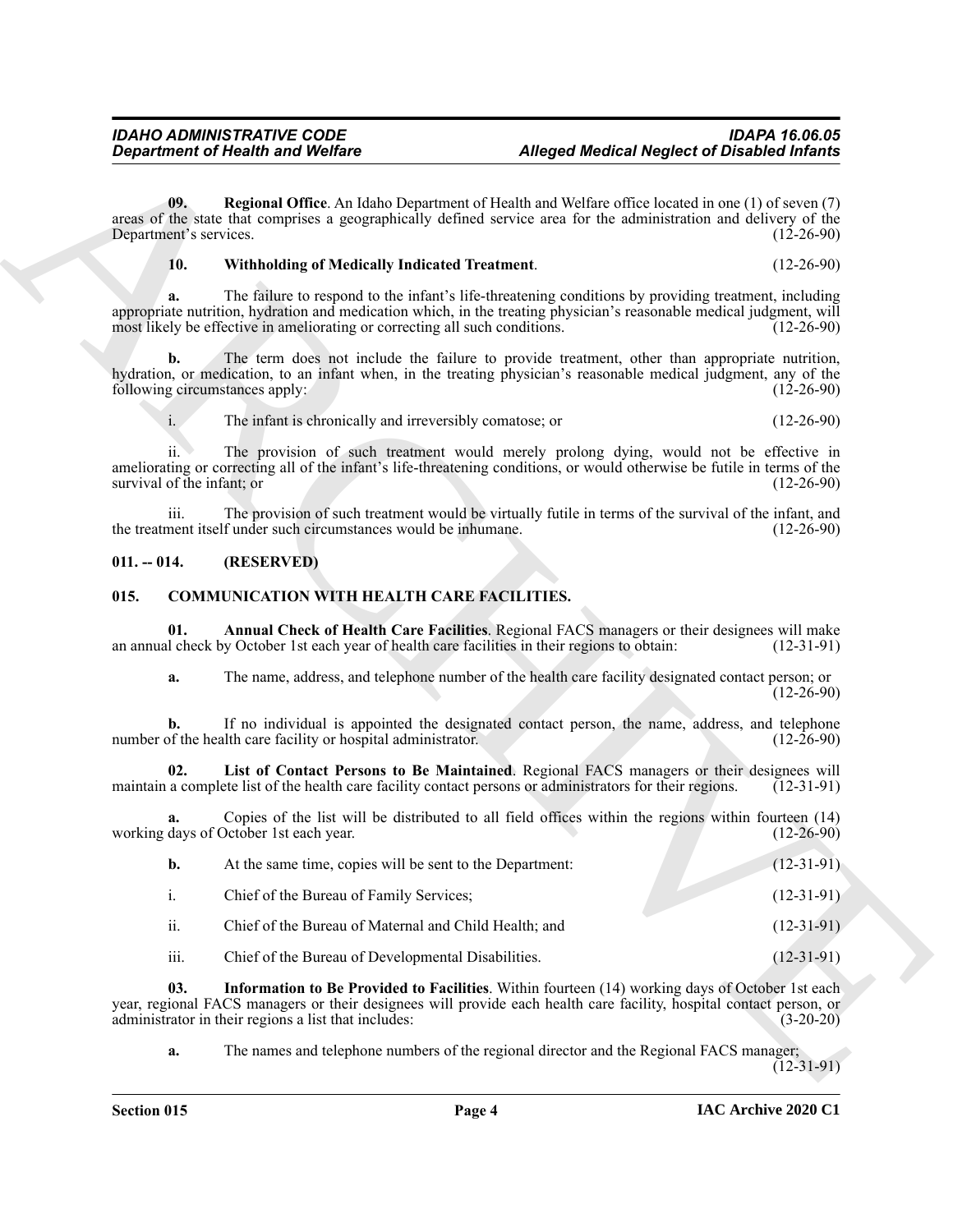#### <span id="page-4-2"></span>**04. Notification of Changes**. (12-31-91)

#### <span id="page-4-0"></span>**016. -- 019. (RESERVED)**

#### <span id="page-4-5"></span><span id="page-4-3"></span><span id="page-4-1"></span>**020. INVESTIGATIONS OF ALLEGED MEDICAL NEGLECT OR WITHHOLDING OF MEDICALLY INDICATED TREATMENT FROM DISABLED INFANTS WITH LIFE-THREATENING CONDITIONS.**

#### <span id="page-4-4"></span>**02. Investigation**. (12-26-90)

|                                | <b>Department of Health and Welfare</b>                                                    | <b>Alleged Medical Neglect of Disabled Infants</b>                                                                                                                                                                                                                                                                                                                                                                                                     |              |
|--------------------------------|--------------------------------------------------------------------------------------------|--------------------------------------------------------------------------------------------------------------------------------------------------------------------------------------------------------------------------------------------------------------------------------------------------------------------------------------------------------------------------------------------------------------------------------------------------------|--------------|
| $\mathbf{b}$ .                 |                                                                                            | The addresses and telephone numbers of Department field offices in their regions; and (12-31-91)                                                                                                                                                                                                                                                                                                                                                       |              |
| c.                             |                                                                                            | The twenty-four (24) hour child abuse and neglect reporting "hot-line" numbers.                                                                                                                                                                                                                                                                                                                                                                        | $(12-26-90)$ |
| 04.                            | <b>Notification of Changes.</b>                                                            |                                                                                                                                                                                                                                                                                                                                                                                                                                                        | $(12-31-91)$ |
|                                | hospital administrator within five (5) working days of the change.                         | The health care facility, hospital contact person, or administrator must notify the Regional FACS<br>manager of any changes in the names and telephone numbers of the health care facility designated contact person or                                                                                                                                                                                                                                | $(3-20-20)$  |
| b.                             | above within five (5) working days of the change.                                          | The Regional FACS manager will notify the health care facility, hospital contact persons, and<br>administrators in the region of any changes in the Department personnel, addresses, or telephone numbers identified                                                                                                                                                                                                                                   | $(12-31-91)$ |
| $016. - 019.$                  | (RESERVED)                                                                                 |                                                                                                                                                                                                                                                                                                                                                                                                                                                        |              |
| 020.<br><b>CONDITIONS.</b>     |                                                                                            | INVESTIGATIONS OF ALLEGED MEDICAL NEGLECT OR WITHHOLDING<br>MEDICALLY INDICATED TREATMENT FROM DISABLED INFANTS WITH LIFE-THREATENING                                                                                                                                                                                                                                                                                                                  | OF           |
| 01.<br>threatening conditions. |                                                                                            | Reports of Suspected Medical Neglect. The Department must receive notification from health<br>care facility and hospital contact persons and administrators, and from any other individual reporting in accordance<br>with provisions of the Child Protective Act, Section 16-1601 et seq., Idaho Code, of cases of suspected medical<br>neglect, including instances of withholding of medically indicated treatment from disabled infants with life- | $(12-26-90)$ |
| a.<br>the Department.          |                                                                                            | Reports of suspected medical neglect must be received during regular office hours at any office of                                                                                                                                                                                                                                                                                                                                                     | $(12-26-90)$ |
| b.                             |                                                                                            | After regular business hours, weekends, or holidays, reports must be received through the twenty-<br>four (24) hour child abuse and neglect reporting "hot-line" numbers in the local telephone directories.                                                                                                                                                                                                                                           | $(12-26-90)$ |
| 02.                            | Investigation.                                                                             |                                                                                                                                                                                                                                                                                                                                                                                                                                                        | $(12-26-90)$ |
| a.                             | When appropriate, the investigation will include an on-site investigation of such reports. | The Department will begin an investigation of a report of suspected withholding of medically<br>indicated treatment in accordance with the provisions of the current FACS policy "Referral Response Priority Guide."                                                                                                                                                                                                                                   | $(12-31-91)$ |
| b.<br>and 16-1625, Idaho Code. |                                                                                            | The investigation must be conducted under the authority granted under Sections 16-1619, 16-1623                                                                                                                                                                                                                                                                                                                                                        | $(12-31-91)$ |
| c.                             | The family services worker for the Department must obtain:                                 |                                                                                                                                                                                                                                                                                                                                                                                                                                                        | $(12-26-90)$ |
| i.                             | The name and address of the health care facility or hospital;                              |                                                                                                                                                                                                                                                                                                                                                                                                                                                        | $(12-26-90)$ |
| ii.                            | The administrator's name and address;                                                      |                                                                                                                                                                                                                                                                                                                                                                                                                                                        | $(12-26-90)$ |
| iii.                           | The infant's name and date of birth;                                                       |                                                                                                                                                                                                                                                                                                                                                                                                                                                        | $(12-26-90)$ |
| iv.                            | The name, address, and telephone number of the infant's parents;                           |                                                                                                                                                                                                                                                                                                                                                                                                                                                        | $(12-26-90)$ |
| V.                             | The attending physician's name;                                                            |                                                                                                                                                                                                                                                                                                                                                                                                                                                        | $(12-26-90)$ |
|                                |                                                                                            |                                                                                                                                                                                                                                                                                                                                                                                                                                                        |              |
| vi.                            | than the health care facility or hospital;                                                 | The health care facility or hospital contact person's name if the report came from someone other                                                                                                                                                                                                                                                                                                                                                       | $(12-26-90)$ |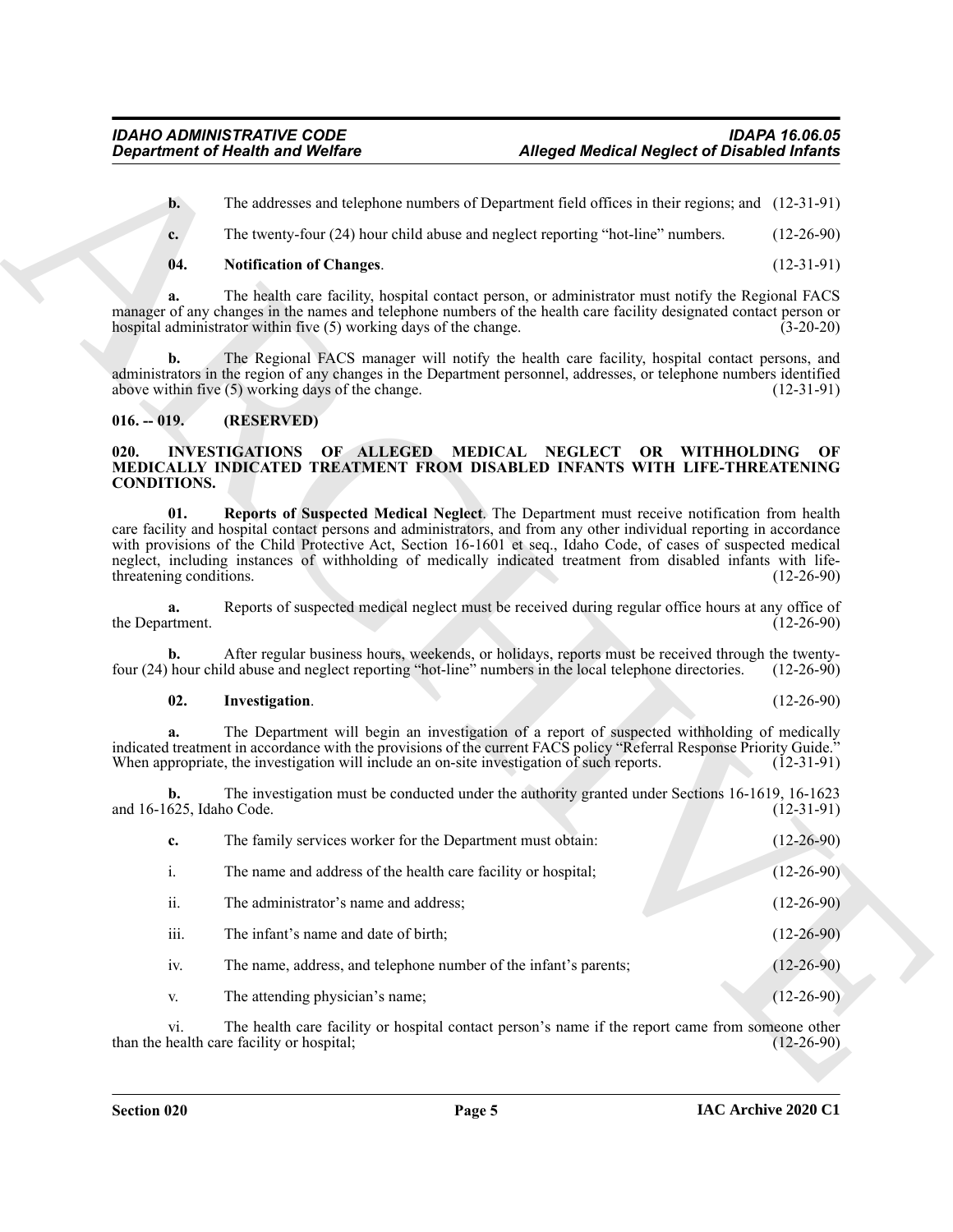vii. The infant's medical condition, prognosis, and any indication that treatment, including nutrition, hydration, or medication, is being withheld;

viii. The participation of any treatment review committee in the infant's case; and (12-26-90)

<span id="page-5-2"></span>ix. The extent of counseling provided to the parents. (12-26-90)

**Department of Health winds**<br>
Altoped Medical Megher of Danislei of the signal particle consistent programs. Altoped Medical Megher of Danislei of the signal particle of the signal particle of the signal particle of the s **03. Unsubstantiated Reports**. Should the report be unsubstantiated because the infant is not at the health care facility or hospital, or because the pediatric consultant for the Department's Bureau of Maternal and Child Health or designee, or the regional or central office committee deems the report to be unsubstantiated because there is no withholding of medically indicated treatment as defined in Section 010 of these rules, written documentation will<br>the made of: (12-31-91) be made of:  $(12-31-91)$ 

**a.** The investigative steps taken by the Department to determine the validity of the report; and (12-26-90)

**b.** The Department's disposition of the report. (12-26-90)

<span id="page-5-3"></span>**04. Verification**. If the medically disabled infant is a patient at the health care facility or hospital:  $(3-20-20)$ 

**a.** The Department will verify with the health care facility, hospital contact person, hospital administrator, attending physician, or the infant's parents the information obtained through the investigation in accordance with Subsection 020.02.c. of this rule. (12-31-91)

**b.** The family services worker will interview the infant's parents to assess their understanding of the infant's condition, treatment, and prognosis with and without treatment. (12-26-90)

**c.** The family services worker will also interview the attending physician to obtain information about the infant's condition, treatment, and prognosis with and without treatment. (12-26-90)

**d.** The family services worker will also obtain a copy of the infant's medical treatment record from the health care facility or hospital, as a function of the investigation process under Section 16-1625, Idaho Code.

(12-26-90)

#### <span id="page-5-1"></span>**05. Findings**. (12-31-91)

Family services workers will notify their immediate supervisor or the Regional FACS manager, within four (4) hours of receipt of a report, indicating if a disabled infant does reside within a health care facility or hospital and the circumstances of the case. hospital and the circumstances of the case.

**b.** The regional director, the Regional FACS manager, or the family services worker will report all complaints and information gathered to the pediatric consultant, the Department's Bureau of Maternal and Child Health, or designee.

**c.** The initial determination that withholding of medically indicated treatment as defined in Section 010 of these rules is occurring or is being prescribed by the infant's physician will be made, with or without an independent medical evaluation, by the pediatric consultant, the Department's Bureau of Maternal and Child Health, or designee. (12-31-91) or designee. (12-31-91)

#### <span id="page-5-4"></span><span id="page-5-0"></span>**021. REVIEW OF ALLEGED MEDICAL NEGLECT OR WITHHOLDING OF MEDICALLY INDICATED TREATMENT FROM DISABLED INFANTS WITH LIFE-THREATENING CONDITIONS.**

<span id="page-5-5"></span>**01. Regional Committee Review**. A regional committee must consist of the Department's regional director, the Regional FACS manager or family services worker, and the pediatric consultant, the Department's Bureau of Maternal and Child Health, or designee.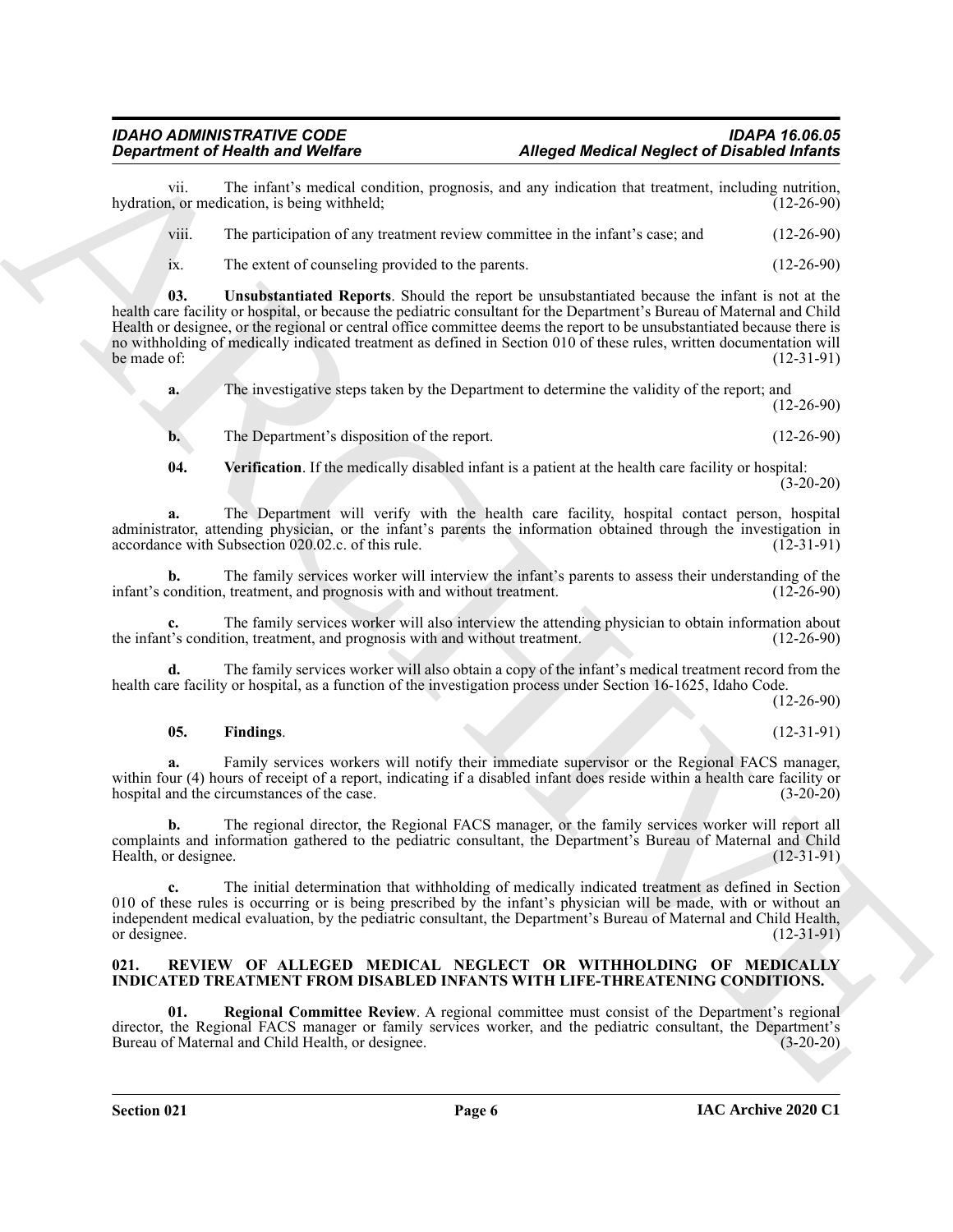**a.** The pediatric consultant or designee must immediately inform the regional committee of the ation made in accordance with Subsection 020.05.c. of these rules. (3-20-20) determination made in accordance with Subsection  $\overline{0}20.05.c.$  of these rules.

**b.** If the pediatric consultant or designee determined that indicated medical treatment is being withheld, the regional committee must attempt to resolve the matter informally, if possible, in an expeditious manner.  $(12-26-90)$ 

**c.** The regional committee must ensure that the parents of the infant are fully informed of: (12-26-90)

i. The existence and function of any infant care review committee, chaplain services, or other ng services within the health care facility or hospital; and (12-26-90) counseling services within the health care facility or hospital; and

ii. The existence, function, and opportunity to consult with parent support groups or other organizations that include parents of children with disabilities. (12-26-90)

**d.** If resolution is possible and the infant receives necessary treatment, the matter will not be referred urther legal action. (12-26-90) for any further legal action.

**Department of New Works of Music Control and Control and Control and Control and Control and Control and Control and Control and Control and Control and Control and Control and Control and Control and Control and Control** i. The Department's regional director will verbally notify the administrator of the Division of FACS or the chief of the Bureau of Family Services, the health care facility or hospital contact person or administrator, the attending physician, the individual who reported the concern, and the parents of the infant that no legal action will be taken by the Department. (12-31-91) taken by the Department.

ii. The Department's regional director will provide written confirmation that no legal action will be taken by the Department within five (5) working days to the health care facility or hospital contact person or<br>(12-31-91) (12-31-91) administrator. (12-31-91)

**e.** If informal resolution is not possible, the regional director will notify the administrator of the Division of FACS or the chief of the Bureau of Family Services of the concern within four (4) hours of the receipt of the report.  $(12-31-91)$ 

<span id="page-6-0"></span>**02. Central Office Committee Review**. The administrator of the Division of FACS will convene a central office committee within twenty-four (24) hours of the receipt of notice from the regional committee.

(12-31-91)

**a.** The central office committee will consist of the Department's chief of the Bureau of Family Services, the pediatric consultant for the Bureau of Maternal and Child Health, the chief of the Bureau of Developmental Disabilities, a deputy attorney general or their designees; and other individuals deemed appropriate.

(12-31-91)

i. The regional director, the Regional FACS manager and the family services worker will be available, by telephone, to provide investigation information. (12-31-91)

ii. The county prosecuting attorney should be requested to participate, when appropriate. (12-26-90)

**b.** The committee will make appropriate contacts, which may include the attending physician, the health care facility or hospital contact person or administrator, the parents of the infant, and other persons deemed appropriate to gather information and work toward resolution of the matter. (12-26-90)

**c.** Efforts will be made to resolve the matter on an informal basis. If informal resolution is not  $_{\rm possible:}$  (12-26-90)

i. The county prosecuting attorney or deputy attorney general will determine, within four (4) hours of the committee meeting, the need for legal intervention. Such intervention might include obtaining temporary legal custody of the infant until such time as the court can determine the appropriate disposition of the matter under<br>Sections 16-1614 and 16-1616, Idaho Code. (12-26-90) Sections 16-1614 and 16-1616, Idaho Code.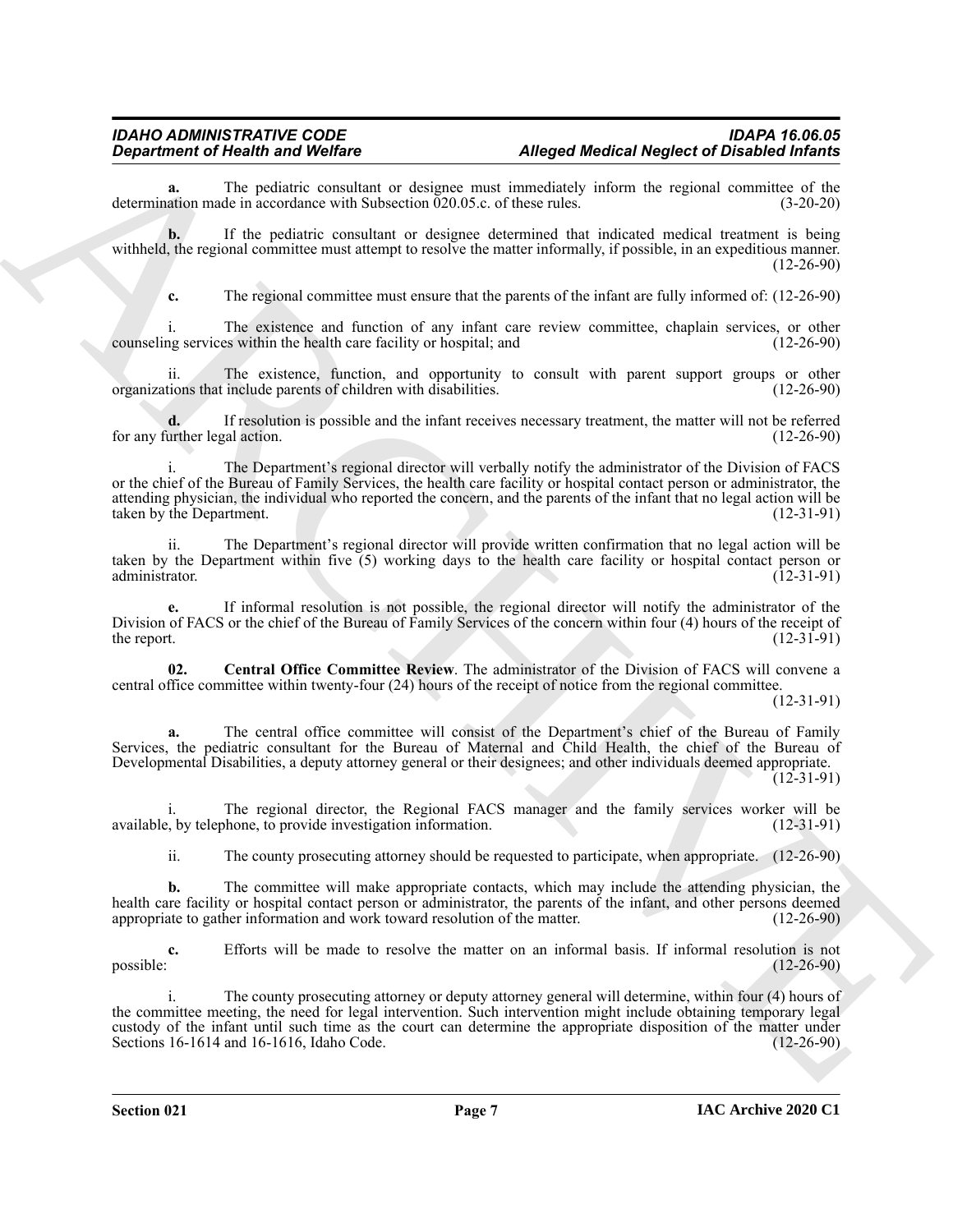ii. Failure to provide treatment including appropriate nutrition, hydration, or medication that is determined by the committee to be necessary to maintain the infant's life will be considered grounds to initiate legal proceedings.  $(12-26-90)$ 

#### <span id="page-7-5"></span><span id="page-7-3"></span><span id="page-7-0"></span>**022. CONTINUING CONSULTATION AND INVESTIGATION.**

**Equivariant of Nearly is always the main variant and the properties of the case of the stable of China is always the stable of Nearly Internal the Stable of The Stable of The Stable of The Stable of The Stable of The Sta 01. Further Consultation and Investigation**. At any time during the decision-making or resolution process, as deemed appropriate and as time and agency resources permit, the pediatric consultant or designee, the regional committee, or the central office committee may seek additional information or technical assistance from the physician, health care facility or hospital contact person or administrator, any treatment review committee, the parents of the infant, or other persons or agencies. (12-26-90) parents of the infant, or other persons or agencies.

**a.** If any independent medical examination is necessary, the family services worker will seek voluntary compliance for such an examination. (12-26-90)

**b.** If consent to an independent medical examination is not expeditiously provided, the family services worker will contact the county prosecuting attorney or a deputy attorney general to initiate legal proceedings to obtain an order under the "Child Protective Act," or other applicable law mandating such examination. (12-26-90)

**02. Decision-Making Landmarks**. At each stage of the decision-making and resolution process, the pediatric consultant or designee, the regional committee, and the central office committee will consider the following elements of the case: (12-26-90) elements of the case:

<span id="page-7-4"></span>**a.** The extent of the counseling offered and received by the parents of the infant; (12-26-90)

**b.** The knowledge and experience of the attending physician in the diagnosis and treatment of the infant's life-threatening conditions; (12-26-90)

**c.** The existence within the health care facility or hospital of an infant care review committee, or like agent, and its participation in the infant's case; (12-26-90)

**d.** Any independent medical consultation or examination; (12-26-90)

**e.** Conformity with current Department of Health and Human Services guidelines regarding "Services and Treatment for Disabled Infants"; and

**f.** The consistency of the medical treatment provided with the information available through the computer-based neonatal information clearing house maintained by the Department of Health and Human Services. (12-26-90)

<span id="page-7-6"></span><span id="page-7-1"></span>**023. RESPONSIBILITIES OF THE DEPARTMENT RELEVANT TO INFANTS WITH LIFE-THREATENING CONDITIONS.**

<span id="page-7-8"></span>**01. Report to the Court**. The family services worker must prepare and submit a written report of investigation that may be ordered by the court on the matter under Section 16-1609, Idaho Code. The report must<br>include copies of the medical information obtained regarding the matter. (12-26-90) include copies of the medical information obtained regarding the matter.

<span id="page-7-7"></span>**02. Case Staffing**. If legal custody of the infant is granted to the Department, the family services worker, the Regional FACS manager, the regional director, the pediatric consultant for the Bureau of Maternal and Child Health, the chief of the Bureau of Family Services, the chief of the Bureau of Developmental Disabilities, the administrator of the Division of FACS, a deputy attorney general, the parents of the infant, and other individuals deemed appropriate will: (12-31-91)

**a.** Staff the case in person or through telephone conference call; and (12-26-90)

<span id="page-7-2"></span>**b.** Develop a service plan within ten (10) days of adjudication. The staffing may be conducted by telephone. (12-26-90) **024. -- 999. (RESERVED)**

**Section 022 Page 8**